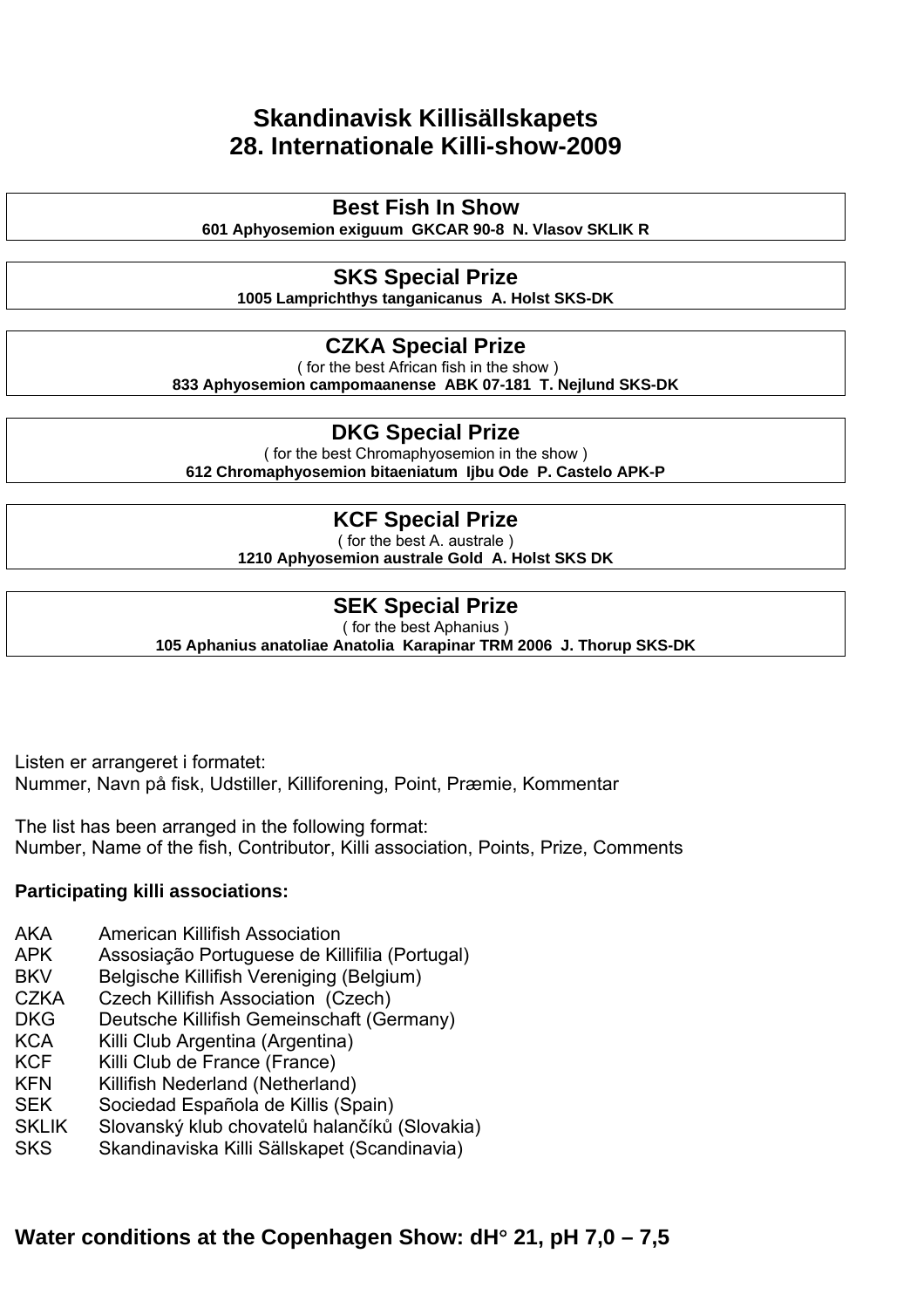# **SKS - Killi Show 2009**

## **Group 100**

### *Fundulus, Cyprinodon, Jordanella, Aphanius, Valencia etc.*  **Judged by:**

### **101 Jordanella floridae**

## **Group 200**

### *South American Annuals*  **Judged by: P. Uhlmann M. Juhl Nr. Name Exhibitor Killi Points Prize Comments** 201 Simpsonichthys picturatus Theorem 201 Simpsonichthys picturatus Theorem 201 Simpsonichthys picturatus Theorem 201 Simpsonichthys picturatus Theorem 201 Simpsonichthys picturatus Theorem 201 Simpsonic Theorem 201 Simpso 202 Simpsonichthys picturatus 8 and 8 and 8 and 8 and 8 and 8 and 8 and 8 and 8 and 8 and 8 and 8 and 8 and 8 and 8 and 8 and 8 and 8 and 8 and 8 and 8 and 8 and 8 and 8 and 8 and 8 and 8 and 8 and 8 and 8 and 8 and 8 and **203 Simpsonichthys reticulatus 'Xingu' M. Wacker SKS-S 9 3. Trio**  204 Pterolebias bokermanni 'Tacuarendi, KCA 2008-31' J. B. Talavera KCA-E 8 F1 205 Moema hellneri 'Rio Itaya, KCA 2008-08' C. C. Canessa KCA-E 7 F1 206 Austrolebias juanlangi 'FRU 2005-13' M. Juhl SKS-DK 9 207 Austrolebias luteoflammulatus 'La Rueda' M. Juhl SKS-DK 8 208 Austrolebias affinis and the state of the state of the SKS-DK 8 and SKS-DK 8 and SKS-DK 8 and SKS-DK 8 and SKS-DK 8 and SKS-DK 8 and SKS-DK 8 and SKS-DK 8 and SKS-DK 8 and SKS-DK 8 and SKS-DK 8 and SKS-DK 8 and SKS-DK **209 Simpsonichthys spec. aff. stellatus 'Urucuia' A. Holst SKS-DK 9 2.**  210 Simpsonichthys punctulatus 'Goias, NP 2007-3' A. Holst SKS-DK 9 211 Simpsonichthys fasciolatus 'Unai, NP 03-07' A. Holst SKS-DK 9 212 Simpsonichthys gibberatus 'TT NP 03-07' S. Safial DKG-D 0 213 Simpsonichthys hellneri S. Safial DKG-D 0 214 Aphyolebias peruensis 'Santa Anna Nanay' S. Safial DKG-D 0 215 Micromoema xiphophora 'Isla Raton' K.-H. Lüke DKG-D 0 216 Moema quii 'Puerto Maldondo' K.-H. Lüke DKG-D 0 Trio 217 Simpsonichthys punctulatus 'Goias' H. Wischmann DKG-D 8 218 Simpsonichthys flammeus **H. Wischmann** DKG-D 0 219 Simpsonichthys punctulatus 'Formosa Goias NP 2003-07' R. Østergaard SKS-DK 0 220 Austrolebias nigripinnis 'Nancãy' J. Thorup SKS-DK 8 221 Austrolebias luteoflammulatus 'La Ruada' M. Juhl SKS-DK 8 **222 Austrolebias alexandri 'Gualeguaychu' R. Wendel DKG-D 9 1.**  223 Rachovia pyropunctata 'Bachaquero, BBL 01-02' R. Wendel DKG-D 7 224 Simpsonichthys chacoensis 'PYEH 06-11' T. Neilund SKS-DK 8

# **Group 300**

### *Rivulus*  **Judged by: J. Thorup H. Ravn Nr. Name Exhibitor Killi Points Prize Comments** 301 Rivulus rubripunctatus M. Karlsson SKS-S 8 302 Rivulus spec. aff. rubrolineatus M. Karlsson SKS-S 8 303 Rivulus cylindraceus 'Cascade de Soares' K. Rasmussen SKS-DK 7

| Judged by:                                                      | T. Nejlund       | J. Hansen     |                |       |                 |
|-----------------------------------------------------------------|------------------|---------------|----------------|-------|-----------------|
| Nr. Name                                                        | <b>Exhibitor</b> | <b>Killi</b>  | <b>Points</b>  | Prize | <b>Comments</b> |
| 101 Jordanella floridae                                         | K. Rasmussen     | <b>SKS-DK</b> | 9              | 1.    |                 |
| 102 Cyprinodon rubrofluviatilis 'Salt Fork of the Brazos River' | M. Juhl          | <b>SKS-DK</b> | 4              |       |                 |
| 103 Aphanius richardsoni                                        | H. Wischmann     | DKG-D         | $\overline{0}$ |       |                 |
| 104 Aphanius iberus 'Lametta'                                   | H. Wischmann     | DKG-D         | $\overline{0}$ |       |                 |
| 105 Aphanius anatoliae anatoliae 'Karapinar, TRM 2006'          | J. Thorup        | <b>SKS-DK</b> | 8              | 3.    |                 |
| 106 Aphanius mento 'River Orontes, Hama, Syria 1999'            | J. Thorup        | <b>SKS-DK</b> |                |       | Trio            |
| 107 Aphanius spec. 'Namak river system, Iran'                   | J. Thorup        | <b>SKS-DK</b> | 7              |       |                 |
| 108 Fundulus zebrinus 'Double Mountain Fork, Brazos River'      | R. Wendel        | DKG-D         | 8              | 2.    |                 |
| 109 Aphanius vladykovi 'Boldaji'                                | R. Wendel        | DKG-D         | $\theta$       |       | F DOA           |
|                                                                 |                  |               |                |       |                 |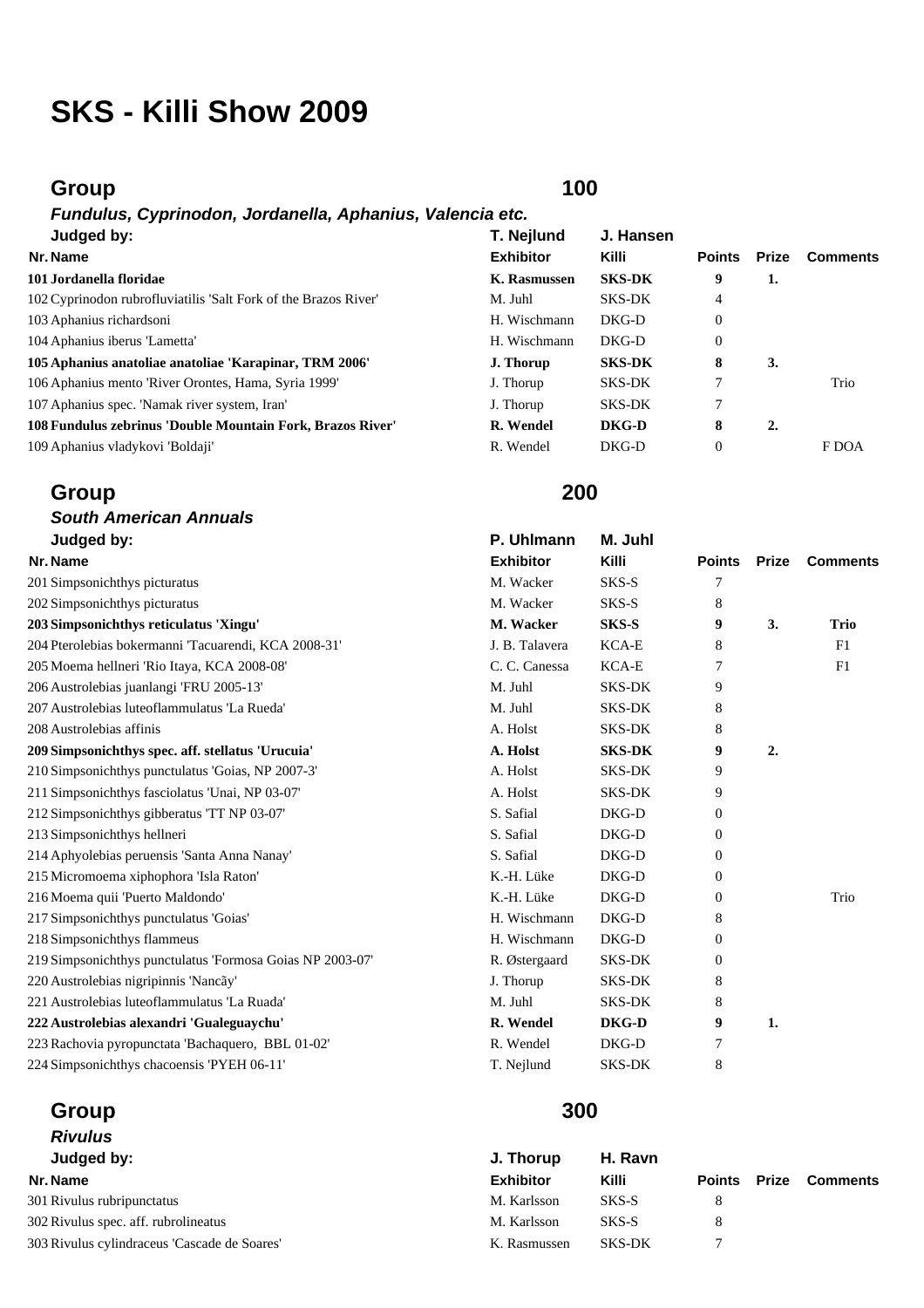| 304 Rivulus cylindraceus 'Cascade de Soares'                   | K. Rasmussen | <b>SKS-DK</b> | 8 | 1. |          |
|----------------------------------------------------------------|--------------|---------------|---|----|----------|
| 305 Rivulus igneus 'Sentier du Rorota, GML 96-2'               | M. Wacker    | SKS-S         | 8 |    |          |
| 306 Rivulus waimacui 'Kurupukari, GUY 2002-04'                 | W. Suijker   | <b>KFN-NL</b> | 0 |    |          |
| 307 Rivulus hartii 'Fuentidueno near San Juan, Isla Margarita' | J. Hansen    | <b>SKS-DK</b> | 8 |    |          |
| 308 Rivulus bahianus 'Ilheus'                                  | A. Holst     | SKS-DK        |   |    |          |
| 309 Rivulus rubripunctatus                                     | P. Kirchhoff | SKS-DK        |   |    | $+$ unge |
| 310 Rivulus spec. 'PAN 2006-25'                                | P. Kirchhoff | <b>SKS-DK</b> | 8 | 2. |          |
| 311 Rivulus weberi 'El Llano'                                  | W. Baus      | DKG-D         | 8 | 3. |          |

## *Nothobranchius, Fundulosoma & Pronothobranchius*  **Judged by: J. Ros**

| 404 Nothobranchius malaissei 'Sange, DRCH 2008-06'                                        | T. V. Eecke   | BKV-B          | 8                |    |       |
|-------------------------------------------------------------------------------------------|---------------|----------------|------------------|----|-------|
| 405 Nothobranchius rachovii 'Beira 98'                                                    | T. V. Eecke   | BKV-B          | 8                |    |       |
| 406 Nothobranchius jubbi 'Tana River, KEN 2008-12'                                        | T. V. Eecke   | BKV-B          | 8                |    |       |
| 407 Nothobranchius taeniopygus 'Llalanguro, TZ 2008-16'                                   | T. V. Eecke   | BKV-B          | 7                |    |       |
| 408 Nothobranchius ugandensis 'Butiaba, 3 km N., UGJ 99-13'                               | T.V. Eecke    | <b>BKV-B</b>   | 9                | 1. |       |
| 409 Nothobranchius rosenstocki 'Kasanka, ZAM 00-1'                                        | Anita Persson | SKS-S          | $\boldsymbol{7}$ |    |       |
| 410 Fundulosoma thierryi 'Ada, GH 2006-5'                                                 | Anita Persson | SKS-S          | 7                |    |       |
| 411 Nothobranchius fuscotaeniatus 'Kitonga North, TAN 97-9'                               | S. Torgashev  | <b>SKLIK-R</b> | $\mathbf{0}$     |    |       |
| 412 Nothobranchius kafuensis 'Kayuni, ZAM 2009-1'                                         | J. Boklund    | SKS-DK         | 8                |    | WF    |
| 413 Nothobranchius kafuensis 'Mambova, ZAM 2003-1'                                        | A. Holst      | SKS-DK         | 7                |    |       |
| 414 Nothobranchius guentheri                                                              | A. Holst      | SKS-DK         | 7                |    |       |
| 415 Nothobranchius spec. aff. melanospilus 'Ruhoi River, TZN 2009-10'                     | B. Nagy       | <b>KCF-HU</b>  | 9                |    | WF    |
| 416 Nothobranchius guentheri 'Zanzibar'                                                   | A. Holst      | SKS-DK         | 8                |    |       |
| 417 Nothobranchius ugandensis 'Ngobo, UGN 2009-8'                                         | B. Nagy       | <b>KCF-HU</b>  | 9                |    | WF    |
| 418 Nothobranchius kafuensis 'Lukanga, ZAM 2008-2'                                        | A. Holst      | SKS-DK         | 9                |    |       |
| 419 Nothobranchius malaissei 'Sange, DRCH 2008-2'                                         | A. Holst      | SKS-DK         | 6                |    |       |
| 420 Nothobranchius cardinalis 'Mbwemkuru River, KTZ 85-28'                                | A. Holst      | <b>SKS-DK</b>  | 8                |    |       |
| 421 Nothobranchius spec. aff. furzeri 'Save River, MZCS 2008_108'                         | F. Torre      | APK-P          | 8                |    |       |
| 422 Nothobranchius spec. aff. furzeri 'Save River, MZCS 2008-108'                         | F. Torre      | APK-P          | 6                |    |       |
| 423 Nothobranchius spec. aff. furzeri 'Save River, MZCS 2008-108'                         | F. Torre      | APK-P          | 8                |    |       |
| 424 Nothobranchius kuhntae/orthonotus 'Nhangau, MT 2003-4'                                | F. Torre      | APK-P          | $\boldsymbol{0}$ |    | F DOA |
| 425 Nothobranchius kuhntae/orthonotus 'Nhangau, MT 2003-4'                                | F. Torre      | APK-P          | $\mathbf{0}$     |    | F DOA |
| 426 Nothobranchius korthausae 'Mafia Island, TZN 2008-2'                                  | M. Carlsson   | SKS-S          | 7                |    |       |
| 427 Nothobranchius spec. aff. furzeri 'Save River, MZCS 2008-108'                         | H. Hengstler  | DKG-D          | $\boldsymbol{0}$ |    | F DOA |
| 428 Nothobranchius fasciatus 'Mnazini, KEN 2008-09'                                       | H. Hengstler  | DKG-D          | $\boldsymbol{0}$ |    | M DOA |
| 429 Nothobranchius jubbi 'Gongoni, KEN 2008-04'                                           | H. Hengstler  | DKG-D          | 8                |    |       |
| 430 Nothobranchius orthonotus 'Bala-Bala, MZCS 2008-122'                                  | P. Uhlmann    | SKS-A          | 9                | 2. |       |
| 431 Nothobranchius hassoni 'Bukeya, DRCH 2008-10'                                         | P. Uhlmann    | SKS-A          | 8                |    |       |
| 432 Nothobranchius kiyawensis 'GH 2006-5'                                                 | P. Uhlmann    | SKS-A          | 9                |    |       |
| 433 Nothobranchius elongatus 'Mariakani, KEN 2007-3'                                      | M. Schmidt    | DKG-D          | 7                |    |       |
| 434 Nothobranchius spec. 'Makonde Nakapanya, TAN 97-23'                                   | M. Schmidt    | DKG-D          | 7                |    |       |
| 435 Nothobranchius steinforti                                                             | M. Schmidt    | DKG-D          | 7                |    |       |
| 436 Nothobranchius patrizii                                                               | M. Schmidt    | DKG-D          | 7                |    |       |
| 437 Nothobranchius guentheri                                                              | H. Wischmann  | DKG-D          | $\mathbf{0}$     |    |       |
|                                                                                           | R. Østergaard | SKS-DK         | 8                |    |       |
| 438 Nothobranchius cardinalis 'Mbwemkuru River, KTZ 85-28'                                | R. Walch      | DKG-D          | 8                |    |       |
| 439 Nothobranchius furzeri 'Gonarezhou'                                                   |               |                |                  |    |       |
| 440 Nothobranchius palmqvisti                                                             | B. Hoffmann   | DKG-D          | 8                |    |       |
| 441 Nothobranchius eggersi 'Red'                                                          | B. Hoffmann   | DKG-D          | 7                |    |       |
| 442 Nothobranchius kuhntae                                                                | B. Hoffmann   | DKG-D          | 8                |    |       |
| 443 Nothobranchius kafuensis 'Kayuni State Farm'<br>444 Nothobranchius kafuensis 'Chunga' | T. V. Eecke   | BKV-B          | $\mathbf{0}$     | 3. | F DOA |

| senstock A. Hans |        |  |
|------------------|--------|--|
| .                | 17:11: |  |

| Judged by:                                                            | J. Rosenstock A. Hansen |                |                  |              |                 |
|-----------------------------------------------------------------------|-------------------------|----------------|------------------|--------------|-----------------|
| Nr. Name                                                              | <b>Exhibitor</b>        | Killi          | <b>Points</b>    | <b>Prize</b> | <b>Comments</b> |
| 401 Nothobranchius annectens 'Ruvu River, TAN 09-5'                   | T. V. Eecke             | BKV-B          | 8                |              |                 |
| 402 Nothobranchius rosenstocki 'Luapula River, ZAM 07-6'              | T. V. Eecke             | BKV-B          | 8                |              |                 |
| 403 Nothobranchius furzeri 'Bala-Bala, MZCS 2008-122'                 | T. V. Eecke             | BKV-B          | 7                |              |                 |
| 404 Nothobranchius malaissei 'Sange, DRCH 2008-06'                    | T. V. Eecke             | BKV-B          | 8                |              |                 |
| 405 Nothobranchius rachovii 'Beira 98'                                | T. V. Eecke             | BKV-B          | 8                |              |                 |
| 406 Nothobranchius jubbi 'Tana River, KEN 2008-12'                    | T. V. Eecke             | BKV-B          | 8                |              |                 |
| 407 Nothobranchius taeniopygus 'Llalanguro, TZ 2008-16'               | T. V. Eecke             | BKV-B          | 7                |              |                 |
| 408 Nothobranchius ugandensis 'Butiaba, 3 km N., UGJ 99-13'           | T.V. Eecke              | <b>BKV-B</b>   | 9                | 1.           |                 |
| 409 Nothobranchius rosenstocki 'Kasanka, ZAM 00-1'                    | Anita Persson           | SKS-S          | 7                |              |                 |
| 410 Fundulosoma thierryi 'Ada, GH 2006-5'                             | Anita Persson           | SKS-S          | 7                |              |                 |
| 411 Nothobranchius fuscotaeniatus 'Kitonga North, TAN 97-9'           | S. Torgashev            | <b>SKLIK-R</b> | 0                |              |                 |
| 412 Nothobranchius kafuensis 'Kayuni, ZAM 2009-1'                     | J. Boklund              | SKS-DK         | 8                |              | WF              |
| 413 Nothobranchius kafuensis 'Mambova, ZAM 2003-1'                    | A. Holst                | SKS-DK         | 7                |              |                 |
| 414 Nothobranchius guentheri                                          | A. Holst                | SKS-DK         | 7                |              |                 |
| 415 Nothobranchius spec. aff. melanospilus 'Ruhoi River, TZN 2009-10' | B. Nagy                 | <b>KCF-HU</b>  | 9                |              | WF              |
| 416 Nothobranchius guentheri 'Zanzibar'                               | A. Holst                | SKS-DK         | 8                |              |                 |
| 417 Nothobranchius ugandensis 'Ngobo, UGN 2009-8'                     | B. Nagy                 | <b>KCF-HU</b>  | 9                |              | WF              |
| 418 Nothobranchius kafuensis 'Lukanga, ZAM 2008-2'                    | A. Holst                | <b>SKS-DK</b>  | 9                |              |                 |
| 419 Nothobranchius malaissei 'Sange, DRCH 2008-2'                     | A. Holst                | SKS-DK         | 6                |              |                 |
| 420 Nothobranchius cardinalis 'Mbwemkuru River, KTZ 85-28'            | A. Holst                | SKS-DK         | 8                |              |                 |
| 421 Nothobranchius spec. aff. furzeri 'Save River, MZCS 2008_108'     | F. Torre                | APK-P          | 8                |              |                 |
| 422 Nothobranchius spec. aff. furzeri 'Save River, MZCS 2008-108'     | F. Torre                | APK-P          | 6                |              |                 |
| 423 Nothobranchius spec. aff. furzeri 'Save River, MZCS 2008-108'     | F. Torre                | APK-P          | 8                |              |                 |
| 424 Nothobranchius kuhntae/orthonotus 'Nhangau, MT 2003-4'            | F. Torre                | APK-P          | $\mathbf{0}$     |              | F DOA           |
| 425 Nothobranchius kuhntae/orthonotus 'Nhangau, MT 2003-4'            | F. Torre                | APK-P          | $\boldsymbol{0}$ |              | F DOA           |
| 426 Nothobranchius korthausae 'Mafia Island, TZN 2008-2'              | M. Carlsson             | SKS-S          | 7                |              |                 |
| 427 Nothobranchius spec. aff. furzeri 'Save River, MZCS 2008-108'     | H. Hengstler            | DKG-D          | $\mathbf{0}$     |              | F DOA           |
| 428 Nothobranchius fasciatus 'Mnazini, KEN 2008-09'                   | H. Hengstler            | DKG-D          | $\boldsymbol{0}$ |              | M DOA           |
| 429 Nothobranchius jubbi 'Gongoni, KEN 2008-04'                       | H. Hengstler            | DKG-D          | 8                |              |                 |
| 430 Nothobranchius orthonotus 'Bala-Bala, MZCS 2008-122'              | P. Uhlmann              | <b>SKS-A</b>   | 9                | 2.           |                 |
| 431 Nothobranchius hassoni 'Bukeya, DRCH 2008-10'                     | P. Uhlmann              | SKS-A          | 8                |              |                 |
| 432 Nothobranchius kiyawensis 'GH 2006-5'                             | P. Uhlmann              | SKS-A          | 9                |              |                 |
| 433 Nothobranchius elongatus 'Mariakani, KEN 2007-3'                  | M. Schmidt              | DKG-D          | 7                |              |                 |
| 434 Nothobranchius spec. 'Makonde Nakapanya, TAN 97-23'               | M. Schmidt              | DKG-D          | 7                |              |                 |
| 435 Nothobranchius steinforti                                         | M. Schmidt              | DKG-D          | 7                |              |                 |
| 436 Nothobranchius patrizii                                           | M. Schmidt              | DKG-D          | 7                |              |                 |
| 437 Nothobranchius guentheri                                          | H. Wischmann            | DKG-D          | $\mathbf{0}$     |              |                 |
| 438 Nothobranchius cardinalis 'Mbwemkuru River, KTZ 85-28'            | R. Østergaard           | SKS-DK         | 8                |              |                 |
| 439 Nothobranchius furzeri 'Gonarezhou'                               | R. Walch                | DKG-D          | 8                |              |                 |
| 440 Nothobranchius palmqvisti                                         | B. Hoffmann             | DKG-D          | 8                |              |                 |
| 441 Nothobranchius eggersi 'Red'                                      | B. Hoffmann             | DKG-D          | 7                |              |                 |
| 442 Nothobranchius kuhntae                                            | B. Hoffmann             | DKG-D          | 8                |              |                 |
| 443 Nothobranchius kafuensis 'Kayuni State Farm'                      | T. V. Eecke             | BKV-B          | $\boldsymbol{0}$ |              | F DOA           |
|                                                                       |                         |                |                  |              |                 |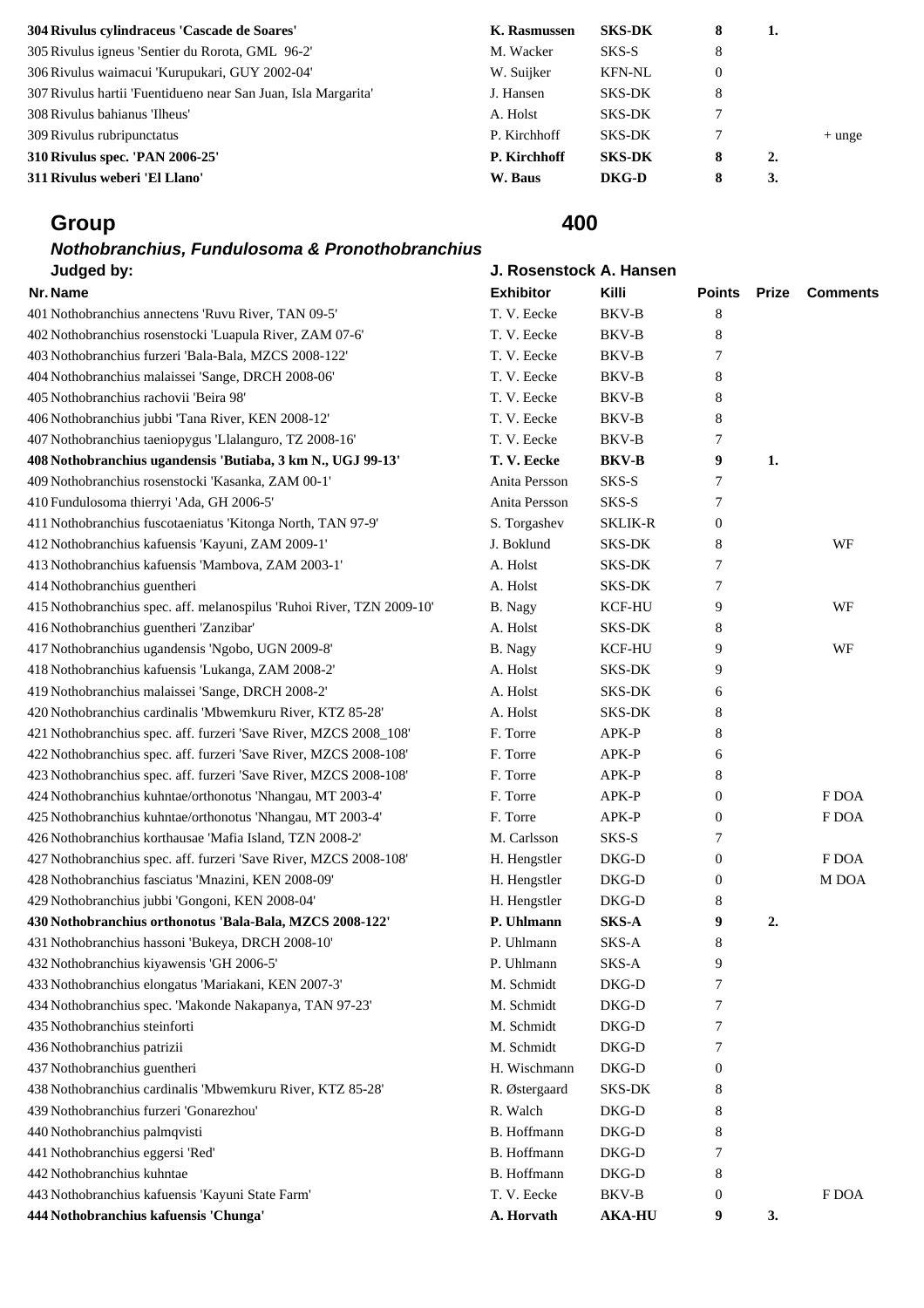| <b>Group</b>                                          | 500                 |                |               |              |                 |
|-------------------------------------------------------|---------------------|----------------|---------------|--------------|-----------------|
| Aplochelius, Epiplatys & Pachypanchax                 |                     |                |               |              |                 |
| Judged by:                                            | H. Ravn             | J. Thorup      |               |              |                 |
| Nr. Name                                              | <b>Exhibitor</b>    | Killi          | <b>Points</b> | <b>Prize</b> | <b>Comments</b> |
| 501 Aplocheilus lineatus 'Red'                        | K. Rasmussen        | SKS-DK         | 8             |              |                 |
| 502 Aplocheilus lineatus 'Red'                        | K. Rasmussen        | <b>SKS-DK</b>  | 8             |              |                 |
| 503 Epiplatys dageti monroviae 'Harbel'               | K. Rasmussen        | SKS-DK         | 7             |              |                 |
| 504 Epiplatys dageti monroviae 'Harbel'               | K. Rasmussen        | <b>SKS-DK</b>  | 7             |              |                 |
| 505 Epiplatys roloffi 'Senebou'                       | K. Rasmussen        | SKS-DK         | 6             |              |                 |
| 506 Epiplatys spilargyreius 'Malakal'                 | Anita Persson       | SKS-S          | 7             |              |                 |
| 507 Epiplatys fasciolatus tototaensis 'Harbel, EP 82' | I. Rudický          | <b>CZKA-CZ</b> | 8             |              |                 |
| 508 Aplocheilus blockii 'Alappuzha'                   | O. Bangsmark        | SKS-DK         | 7             | F1           |                 |
| 509 Aplocheilus blockii 'Alappuzha'                   | O. Bangsmark        | <b>SKS-DK</b>  | 7             | F1           |                 |
| 510 Epiplatys bifasciatus 'Cavalli River, Cl 2008'    | M. Juhl             | <b>SKS-DK</b>  | 8             |              |                 |
| 511 Epiplatys bifasciatus 'TD 05-5'                   | A. Holst            | <b>SKS-DK</b>  | 7             |              |                 |
| 512 Epiplatys dageti monroviae                        | A. Holst            | <b>SKS-DK</b>  | 7             |              |                 |
| 513 Epiplatys singa 'Kinsuka'                         | A. Holst            | <b>SKS-DK</b>  | 7             |              |                 |
| 514 Pseudepiplatys annulatus                          | A. Holst            | <b>SKS-DK</b>  | 8             | 3.           |                 |
| 515 Aplocheilus spec. 'Smaragd'                       | K. Rasmussen        | SKS-DK         | 6             |              |                 |
| 516 Aplocheilus spec. 'Smaragd'                       | K. Rasmussen        | <b>SKS-DK</b>  | 7             |              |                 |
| 517 Epiplatys lamottei 'Salayea'                      | Schmitz             | DKG-D          | $\theta$      |              |                 |
| 518 Epiplatys chevalieri 'Kinshasa'                   | Schmitz             | DKG-D          | $\theta$      |              |                 |
| 519 Epiplatys dageti 'Nkwanta, GH 96'                 | D. Rabelius         | SKS-S          | 7             |              |                 |
| 520 Epiplatys infrafasciatus rathkei 'OA 2006'        | L.O. Arvids         | SKS-S          | 8             |              | Trio            |
| 521 Epiplatys singa 'Cap Esterias, GJS 2000-33'       | P. Kirchhoff        | SKS-DK         | 7             |              |                 |
| 522 Epiplatys infrafasciatus rathkei 'Funge, AO 2006' | P. Kirchhoff        | <b>SKS-DK</b>  | 8             | 2.           |                 |
| 523 Epiplatys dageti 'Nkwanta, GH 2006'               | P. Kirchhoff        | SKS-DK         | 5             |              |                 |
| 524 Epiplatys infrafasciatus 'Ebome, JVC-05'          | A. Holst            | <b>SKS-DK</b>  | 8             |              |                 |
| 525 Epiplatys infrafasciatus 'Basol, JVC 05'          | H. Ravn             | <b>SKS-DK</b>  | 8             |              |                 |
| 526 Aplocheilus lineatus 'Gold'                       | M. Strohm           | DKG-D          | 7             |              |                 |
| 527 Aplocheilus lineatus 'Red'                        | <b>B.</b> Reinhardt | DKG-D          | 8             |              |                 |
| 528 Epiplatys dageti                                  | B. Hoffmann         | DKG-D          | 6             |              |                 |
| 529 Epiplatys huberi 'Mandilou, GEM 2006-6'           | H. Ott              | DKG-D          | 7             |              |                 |
| 530 Epiplatys zenkeri 'Pongo, BLLMC 05-30'            | H. Ott              | DKG-D          | 7             |              |                 |
| 531 Epiplatys dageti dageti 'Axim, GH 06-6'           | H. Ott              | DKG-D          | 7             |              |                 |
| 532 Epiplatys olbrechtsi 'Cestos River'               | H. Ott              | $DKG-D$        | 8             |              |                 |
| 533 Pachypanchax omalonotus 'Nosy Bé, rot'            | A. Hascher          | DKG-D          | 9             | 1.           |                 |
| 534 Epiplatys duboisi 'Congo 01'                      | I. Rudický          | CZKA-CZ        | 6             |              |                 |
| 535 Epiplatys fasciolatus 'Faima, SL 80'              | P. Kirchhoff        | SKS-DK         | 7             |              |                 |

# *Aphyosemion 1 (Chromaphyosemion, Diapteron, Kathetys)*

| Judged by:                                    | Anita Persson R. Knutsson |                |                  |       |                 |
|-----------------------------------------------|---------------------------|----------------|------------------|-------|-----------------|
| Nr. Name                                      | <b>Exhibitor</b>          | <b>Killi</b>   | <b>Points</b>    | Prize | <b>Comments</b> |
| 601 Aphyosemion exiguum 'GKCAR 90-8'          | N. Vlasov                 | <b>SKLIK-R</b> | 9                | 1.    |                 |
| 602 Aphyosemion elberti 'Sambolabbo'          | N. Vlasov                 | <b>SKLIK-R</b> | 7                |       |                 |
| 603 Chromaphyosemion loennbergii 'CSTS 07-08' | N. Vlasov                 | <b>SKLIK-R</b> | 7                |       |                 |
| 604 Aphyosemion elberti 'Santchou'            | M. Schlüter               | DKG-D          | 6                |       |                 |
| 605 Aphyosemion elberti 'Sambolabbo'          | T. Nejlund                | SKS-DK         | 7                |       |                 |
| 606 Diapteron georgiae 'LEC 93-2'             | A. Holst                  | SKS-DK         | 8                |       |                 |
| 607 Chromaphyosemion bitaeniatum 'Lagos red'  | J. Marques                | $APK-P$        | 7                |       |                 |
| 608 Diapteron cyanostictum 'GBN 88-29, SAM'   | R. Knutsson               | SKS-S          | 6                |       |                 |
| 609 Chromaphyosemion bivittatum 'Fungé, C 91' | R. Ulander                | SKS-S          | $\overline{7}$   |       |                 |
| 610 Diapteron cyanostictum 'GBN 88-29, SAM'   | A. Hansen                 | <b>SKS-DK</b>  | 9                | 2.    |                 |
| 611 Chromaphyosemion splendopleure "Tiko"     | W. Pütz                   | DKG-D          | $\theta$         |       |                 |
| 612 Chromaphyosemion bitaeniatum 'Ijebu Ode'  | P. Castelo                | $APK-P$        | 9                | 3.    |                 |
| 613 Chromaphyosemion bitaeniatum 'Lagos'      | M. Strohm                 | DKG-D          | $\overline{7}$   |       |                 |
| 614 Chromaphyosemion bitaeniatum 'Ijebu Ode'  | P. Castelo                | APK-P          | $\boldsymbol{0}$ |       |                 |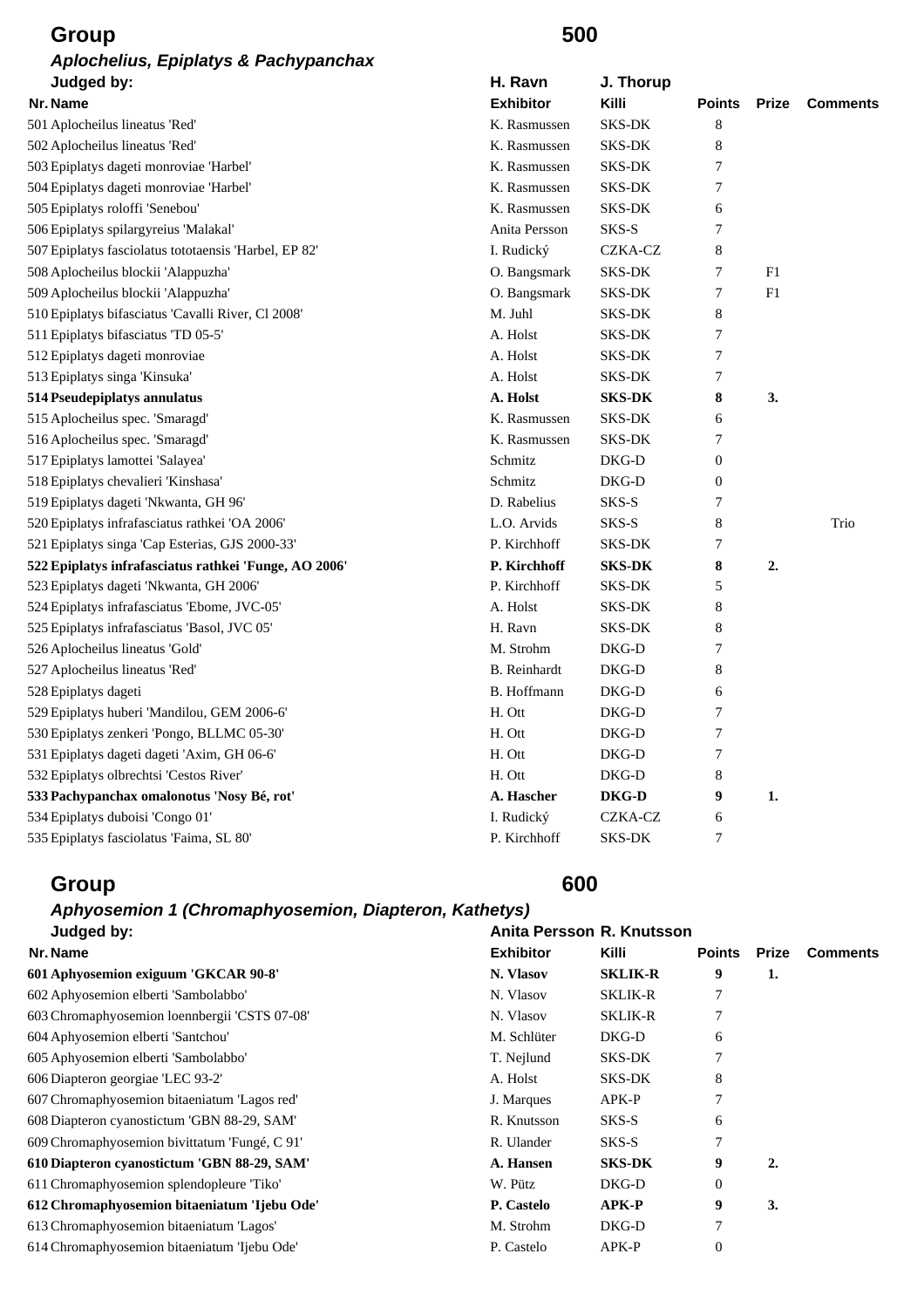| A. Hansen  | <b>SKS-DK</b> | -8     |
|------------|---------------|--------|
| A. Hansen  | <b>SKS-DK</b> | -8     |
| A. Hansen  | <b>SKS-DK</b> | -9     |
| A. Hansen  | <b>SKS-DK</b> | 8      |
| I. Rudický | CZKA-CZ       | $\tau$ |
|            |               |        |

## *Aphyosemion 2 (Aphyosemion, Archiaphyosemion, Scriptaphyosemion)*

| Judged by:                                                           | T. Nejlund       | J. Hansen     |                |              |                 |
|----------------------------------------------------------------------|------------------|---------------|----------------|--------------|-----------------|
| Nr. Name                                                             | <b>Exhibitor</b> | Killi         | <b>Points</b>  | <b>Prize</b> | <b>Comments</b> |
| 701 Aphyosemion decorsei 'Lobaye'                                    | M. Karlsson      | SKS-S         |                |              |                 |
| 702 Aphyosemion elegans 'Boende 2002'                                | M. Schlüter      | DKG-D         | $\overline{0}$ |              | M DOA           |
| 703 Archiaphyosemion guineense 'Lenghe-Curoh, SL 93-37'              | O. Bangsmark     | <b>SKS-DK</b> | 9              | 2.           |                 |
| 704 Archiaphyosemion petersi 'Banco Park'                            | O. Bangsmark     | <b>SKS-DK</b> | 8              |              |                 |
| 705 Archiaphyosemion maeseni 'Lola, GRC 90-174'                      | O. Bangsmark     | <b>SKS-DK</b> | 8              |              |                 |
| 706 Scriptaphyosemion bertholdi 'Victoria, SL 93-51'                 | O. Bangsmark     | SKS-DK        | 7              |              |                 |
| 707 Scriptaphyosemion guignardi 'Banfora'                            | O. Bangsmark     | <b>SKS-DK</b> | 7              |              |                 |
| 708 Scriptaphyosemion schmitti 'Juarzon'                             | O. Bangsmark     | <b>SKS-DK</b> | 8              |              |                 |
| 709 Scriptaphyosemion chaytori 'Kamabai, SL 93-34'                   | O. Bangsmark     | SKS-DK        | 7              |              | Trio            |
| 710 Scriptaphyosemion cauveti 'Barrage de Loire Atlantique, GRCH 93- | O. Bangsmark     | SKS-DK        | 8              |              |                 |
| 239'                                                                 |                  |               |                |              |                 |
| 711 Scriptaphyosemion cauveti 'Kindia'                               | S. Safial        | DKG-D         | $\overline{0}$ |              |                 |
| 712 Aphyosemion lamberti 'GHH 97-11'                                 | Schmitz          | DKG-D         | $\theta$       |              |                 |
| 713 Archiaphyosemion guineense 'GF 2006-11'                          | Ulmke            | DKG-D         | $\theta$       |              |                 |
| 714 Aphyosemion schioetzi 'Z 91-1'                                   | T. Nejlund       | SKS-DK        | 9              |              |                 |
| 715 Aphyosemion schioetzi 'Z 91-1'                                   | T. Nejlund       | <b>SKS-DK</b> | 8              |              |                 |
| 716 Aphyosemion spec. 'Oyo, RPC 91-8'                                | T. Nejlund       | <b>SKS-DK</b> | 9              | 1.           |                 |
| 717 Scriptaphyosemion geryi 'Abuko'                                  | O. Bangsmark     | <b>SKS-DK</b> | 9              | 3.           |                 |
| 718 Scriptaphyosemion schmitti 'Juarzon'                             | I. Rudický       | CZKA-CZ       | 7              |              |                 |

## **Group 800**

## *Aphyosemion 3 (Mesoaphyosemion)*  **Judged by: Anita Persson R. Knutsson**

| 801 Aphyosemion striatum 'Moyoko, GJS 2000-32'           | K. Rasmussen  | <b>SKS-DK</b>  | 7            |    |
|----------------------------------------------------------|---------------|----------------|--------------|----|
| 802 Aphyosemion striatum 'Moyoko, GJS 2000-32'           | K. Rasmussen  | SKS-DK         | 7            |    |
| 803 Aphyosemion ogoense ottogartneri                     | K. Rasmussen  | SKS-DK         | 8            |    |
| 804 Aphyosemion ogoense ottogartneri                     | K. Rasmussen  | <b>SKS-DK</b>  | 6            |    |
| 805 Aphyosemion spec. aff. pascheni 'Mougue, ABL 08-200' | Anita Persson | SKS-S          | 8            |    |
| 806 Aphyosemion louessense 'RPC 78-33'                   | N. Vlasov     | <b>SKLIK-R</b> | 7            |    |
| 807 Aphyosemion obscurum 'KEK 98-23'                     | N. Vlasov     | <b>SKLIK-R</b> | 9            | 3. |
| 808 Aphyosemion amoenum 'Pouma'                          | M. Schlüter   | DKG-D          | 7            |    |
| 809 Aphyosemion halleri 'Ambam, CSK 95-21'               | M. Schlüter   | DKG-D          | 8            |    |
| 810 Aphyosemion mimbon 'BBS 99-22'                       | M. Schlüter   | $DKG-D$        | 6            |    |
| 811 Aphyosemion wachtersi mikae 'RPC 78-19'              | M. Juhl       | <b>SKS-DK</b>  | 7            |    |
| 812 Aphyosemion australe 'Brown'                         | A. Holst      | <b>SKS-DK</b>  | 7            |    |
| 813 Aphyosemion australe 'Gold'                          | A. Holst      | <b>SKS-DK</b>  | 7            |    |
| 814 Aphyosemion marginatum 'Bengui 1-2, GJS 2000-29'     | A. Holst      | <b>SKS-DK</b>  | 6            |    |
| 815 Aphyosemion pascheni festivum 'Nkolbonda, HLM 99-23' | R. Ulander    | SKS-S          | 6            |    |
| 816 Aphyosemion wildekampi                               | R. Ulander    | SKS-S          | $\mathbf{0}$ |    |
| 817 Aphyosemion boehmi                                   | S. Safial     | DKG-D          | $\Omega$     |    |
| 818 Aphyosemion aureum 'GEB 94-9'                        | Schmitz       | DKG-D          | $\Omega$     |    |
| 819 Aphyosemion primigenium                              | H. Wischmann  | DKG-D          | $\Omega$     |    |
| 820 Aphyosemion ogoense                                  | R. Østergaard | <b>SKS-DK</b>  | 6            |    |
| 821 Aphyosemion celiae 'Teke, CXC 21'                    | B. Hoffmann   | DKG-D          | 7            |    |
| 822 Aphyosemion exigoideum 'Mandilou, GEM 2006-6'        | H. Ott        | DKG-D          | 8            |    |
| 823 Aphyosemion ahli 'Cellucam, ABC 2006-97'             | A. Hascher    | DKG-D          | 7            |    |
| 824 Aphyosemion hanneloreae wuendschi 'BB04-16'          | J. Mehm       | DKG-D          | 7            |    |
|                                                          |               |                |              |    |

| Nr. Name                                                 | <b>Exhibitor</b> | Killi          | <b>Points</b> | Prize | <b>Comments</b> |
|----------------------------------------------------------|------------------|----------------|---------------|-------|-----------------|
| 801 Aphyosemion striatum 'Moyoko, GJS 2000-32'           | K. Rasmussen     | <b>SKS-DK</b>  | 7             |       |                 |
| 802 Aphyosemion striatum 'Moyoko, GJS 2000-32'           | K. Rasmussen     | <b>SKS-DK</b>  | 7             |       |                 |
| 803 Aphyosemion ogoense ottogartneri                     | K. Rasmussen     | <b>SKS-DK</b>  | 8             |       |                 |
| 804 Aphyosemion ogoense ottogartneri                     | K. Rasmussen     | <b>SKS-DK</b>  | 6             |       |                 |
| 805 Aphyosemion spec. aff. pascheni 'Mougue, ABL 08-200' | Anita Persson    | SKS-S          | 8             |       |                 |
| 806 Aphyosemion louessense 'RPC 78-33'                   | N. Vlasov        | <b>SKLIK-R</b> | 7             |       |                 |
| 807 Aphyosemion obscurum 'KEK 98-23'                     | N. Vlasov        | <b>SKLIK-R</b> | 9             | 3.    |                 |
| 808 Aphyosemion amoenum 'Pouma'                          | M. Schlüter      | DKG-D          | 7             |       |                 |
| 809 Aphyosemion halleri 'Ambam, CSK 95-21'               | M. Schlüter      | $DKG-D$        | 8             |       |                 |
| 810 Aphyosemion mimbon 'BBS 99-22'                       | M. Schlüter      | DKG-D          | 6             |       |                 |
| 811 Aphyosemion wachtersi mikae 'RPC 78-19'              | M. Juhl          | <b>SKS-DK</b>  | 7             |       |                 |
| 812 Aphyosemion australe 'Brown'                         | A. Holst         | <b>SKS-DK</b>  | 7             |       |                 |
| 813 Aphyosemion australe 'Gold'                          | A. Holst         | <b>SKS-DK</b>  | 7             |       |                 |
| 814 Aphyosemion marginatum 'Bengui 1-2, GJS 2000-29'     | A. Holst         | <b>SKS-DK</b>  | 6             |       |                 |
| 815 Aphyosemion pascheni festivum 'Nkolbonda, HLM 99-23' | R. Ulander       | SKS-S          | 6             |       |                 |
| 816 Aphyosemion wildekampi                               | R. Ulander       | SKS-S          | 0             |       |                 |
| 817 Aphyosemion boehmi                                   | S. Safial        | $DKG-D$        | 0             |       |                 |
| 818 Aphyosemion aureum 'GEB 94-9'                        | Schmitz          | $DKG-D$        | 0             |       |                 |
| 819 Aphyosemion primigenium                              | H. Wischmann     | DKG-D          | $\Omega$      |       |                 |
| 820 Aphyosemion ogoense                                  | R. Østergaard    | <b>SKS-DK</b>  | 6             |       |                 |
| 821 Aphyosemion celiae 'Teke, CXC 21'                    | B. Hoffmann      | DKG-D          | 7             |       |                 |
| 822 Aphyosemion exigoideum 'Mandilou, GEM 2006-6'        | H. Ott           | DKG-D          | 8             |       |                 |
| 823 Aphyosemion ahli 'Cellucam, ABC 2006-97'             | A. Hascher       | DKG-D          | 7             |       |                 |
| 824 Aphyosemion hanneloreae wuendschi 'BB04-16'          | J. Mehm          | DKG-D          | 7             |       |                 |
|                                                          |                  |                |               |       |                 |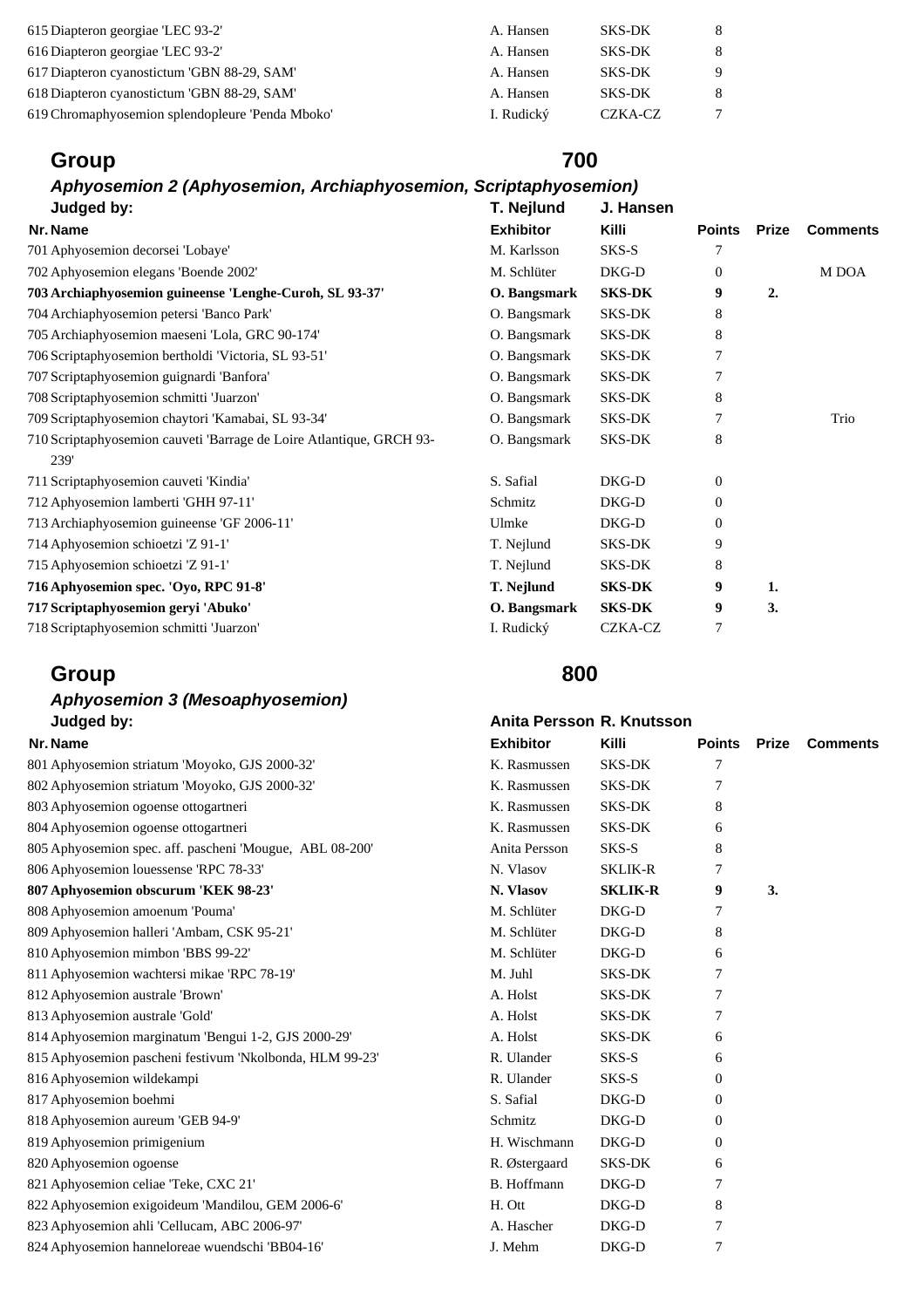| 825 Aphyosemion amoenum 'Pouma'                                | J. Mehm    | DKG-D         | 9 | 2. |
|----------------------------------------------------------------|------------|---------------|---|----|
| 826 Aphyosemion marginatum 'Bengui 1-2, GJS 2000-29'           | T. Nejlund | SKS-DK        |   |    |
| 827 Aphyosemion primigenium 'Kanda, GJS 2000-18'               | T. Nejlund | SKS-DK        | 9 |    |
| 828 Aphyosemion tirbaki 'BSWG 97-8'                            | T. Nejlund | SKS-DK        | 8 |    |
| 829 Aphyosemion striatum 'Moyoko, GJS 2000-32'                 | T. Nejlund | SKS-DK        | 8 |    |
| 830 Aphyosemion gabunense                                      | T. Nejlund | SKS-DK        | 8 |    |
| 831 Aphyosemion hera 'Bengui 1-2, GJS 2000-29'                 | T. Nejlund | SKS-DK        | 8 |    |
| 832 Aphyosemion ocellatum 'Sikasika, GJS 2000-5'               | T. Nejlund | SKS-DK        | 7 |    |
| 833 Aphyosemion campomaanense 'ABK 07-181'                     | T. Nejlund | <b>SKS-DK</b> | 9 | 1. |
| 834 Aphyosemion australe 'Gold'                                | T. Nejlund | SKS-DK        | 6 |    |
| 835 Aphyosemion australe 'GLP 06-113'                          | T. Nejlund | SKS-DK        | 7 |    |
| 836 Aphyosemion celiae winifredae 'ABC 06-113'                 | T. Nejlund | SKS-DK        | 8 |    |
| 837 Aphyosemion celiae celiae 'Makanie plantation, ABK 07-146' | T. Nejlund | <b>SKS-DK</b> | 8 |    |

### *Fundulopanchax*  **Judged by:** M. Wacker W. Baus **M. Wacker** W. B

| J. Mehm           | DKG-D         | 9 | 2. |
|-------------------|---------------|---|----|
| T. Nejlund        | <b>SKS-DK</b> | 7 |    |
| T. Nejlund        | <b>SKS-DK</b> | 9 |    |
| T. Nejlund        | <b>SKS-DK</b> | 8 |    |
| T. Nejlund        | <b>SKS-DK</b> | 8 |    |
| T. Nejlund        | <b>SKS-DK</b> | 8 |    |
| T. Nejlund        | <b>SKS-DK</b> | 8 |    |
| T. Nejlund        | <b>SKS-DK</b> | 7 |    |
| <b>T. Nejlund</b> | <b>SKS-DK</b> | 9 | 1. |
| T. Nejlund        | SKS-DK        | 6 |    |
| T. Nejlund        | <b>SKS-DK</b> | 7 |    |
| T. Nejlund        | SKS-DK        | 8 |    |
| T. Nejlund        | <b>SKS-DK</b> | 8 |    |

| Judged by:                                                        | M. Wacker                | W. Baus       |                  |       |                 |
|-------------------------------------------------------------------|--------------------------|---------------|------------------|-------|-----------------|
| Nr. Name                                                          | <b>Exhibitor</b>         | Killi         | Points           | Prize | <b>Comments</b> |
| 901 Fundulopanchax spec. 'GS 2'                                   | M. Karlsson              | SKS-S         | $\boldsymbol{0}$ |       | F DOA           |
| 902 Fundulopanchax nigerianus                                     | K. Rasmussen             | <b>SKS-DK</b> | 7                |       |                 |
| 903 Fundulopanchax nigerianus                                     | K. Rasmussen             | SKS-DK        | 8                |       |                 |
| 904 Fundulopanchax gardneri 'Gold'                                | K. Rasmussen             | <b>SKS-DK</b> | 8                |       |                 |
| 905 Fundulopanchax gardneri 'Gold'                                | K. Rasmussen             | <b>SKS-DK</b> | 8                |       |                 |
| 906 Fundulopanchax gardneri gardneri 'Uke'                        | Alf Persson              | SKS-S         | 7                |       |                 |
| 907 Fundulopanchax gardneri ssp 'Akaram, BLLMC 2005-1'            | Anita Persson            | SKS-S         | 7                |       |                 |
| 908 Fundulopanchax avichang 'Nguba II, GEML 2000-16'              | Anita Persson            | SKS-S         | 7                |       |                 |
| 909 Fundulopanchax gardneri mamfensis 'Mamfe Mile 5, CB3SR 07-19' | Anita Persson            | SKS-S         | 8                |       |                 |
| 910 Fundulopanchax gardneri mamfensis 'Basua'                     | Anita Persson            | SKS-S         | 7                |       |                 |
| 911 Fundulopanchax gularis                                        | Anita Persson            | SKS-S         | 8                |       |                 |
| 912 Fundulopanchax marmoratus 'Mbongé'                            | Anita Persson            | SKS-S         | 8                |       |                 |
| 913 Fundulopanchax nigerianus 'Misaje'                            | Anita Persson            | SKS-S         | 7                |       |                 |
| 914 Fundulopanchax amieti 'Edea-Yaoundé km 18, C89'               | J. B. Talavera           | SEK-E         | 6                |       |                 |
| 915 Fundulopanchax fallax 'Fifinda Yellow'                        | J. E. P. Rodriguez SEK-E |               | 0                |       | F DOA           |
| 916 Fundulopanchax gardneri                                       | A. Holst                 | <b>SKS-DK</b> | 7                |       |                 |
| 917 Fundulopanchax gardneri 'Gold'                                | A. Holst                 | <b>SKS-DK</b> | 6                |       |                 |
| 918 Fundulopanchax sjoestedti                                     | A. Holst                 | <b>SKS-DK</b> | 7                |       |                 |
| 919 Fundulopanchax oeseri 'Bioko, GEMHS 2000-45'                  | A. Holst                 | SKS-DK        | 8                |       |                 |
| 920 Fundulopanchax nigerianus 'Innidere'                          | J. Marques               | APK-P         | 7                |       |                 |
| 921 Fundulopanchax gardneri gardneri 'Nsukka'                     | J. Garcia                | APK-P         | 7                |       | F DOA           |
| 922 Fundulopanchax nigerianus 'Innidere'                          | J. Garcia                | APK-P         | 6                |       |                 |
| 923 Fundulopanchax marmoratus 'CMM 50'                            | M. Carlsson              | SKS-S         | 8                |       |                 |
| 924 Fundulopanchax sjoestedti                                     | M. Carlsson              | SKS-S         | 7                |       |                 |
| 925 Fundulopanchax amieti 'C 89-31'                               | P. Miranda               | APK-P         | 8                |       |                 |
| 926 Fundulopanchax gardneri gardneri 'Nsukka'                     | J. Marques               | APK-P         | 8                |       |                 |
| 927 Fundulopanchax mirabilis mirabilis 'Nguti 2005'               | R. Ulander               | SKS-S         | 7                |       |                 |
| 928 Fundulopanchax gardneri                                       | R. Ulander               | SKS-S         | 7                |       |                 |
| 929 Fundulopanchax nigerianus 'Gold'                              | F. Andersen              | SKS-DK        | 7                |       |                 |
| 930 Fundulopanchax scheeli                                        | F. Andersen              | <b>SKS-DK</b> | 7                |       |                 |
| 931 Fundulopanchax scheeli                                        | F. Andersen              | <b>SKS-DK</b> | 8                |       |                 |
| 932 Fundulopanchax fallax 'Cl 99'                                 | T. Nejlund               | <b>SKS-DK</b> | 9                | 1.    |                 |
| 933 Fundulopanchax gardneri 'Lafia Gold'                          | J. Garcia                | APK-P         | 7                |       |                 |
| 934 Fundulopanchax amieti                                         | A. Hascher               | DKG-D         | 6                |       |                 |
| 935 Fundulopanchax gularis                                        | T. Nejlund               | SKS-DK        | 8                |       |                 |
| 936 Fundulopanchax deltaensis                                     | T. Nejlund               | <b>SKS-DK</b> | 9                | 2.    |                 |
| 937 Fundulopanchax spoorenbergi                                   | B. Hoffmann              | $DKG-D$       | 8                |       |                 |
| 938 Fundulopanchax nigerianus                                     | B. Hoffmann              | DKG-D         | 7                |       |                 |
| 939 Fundulopanchax avichang 'Nguba II, GEML 2000-16'              | T. Nejlund               | <b>SKS-DK</b> | 8                |       |                 |
| 940 Fundulopanchax amieti 'C 89-31'                               | T. Nejlund               | <b>SKS-DK</b> | 7                |       |                 |
|                                                                   |                          |               |                  |       |                 |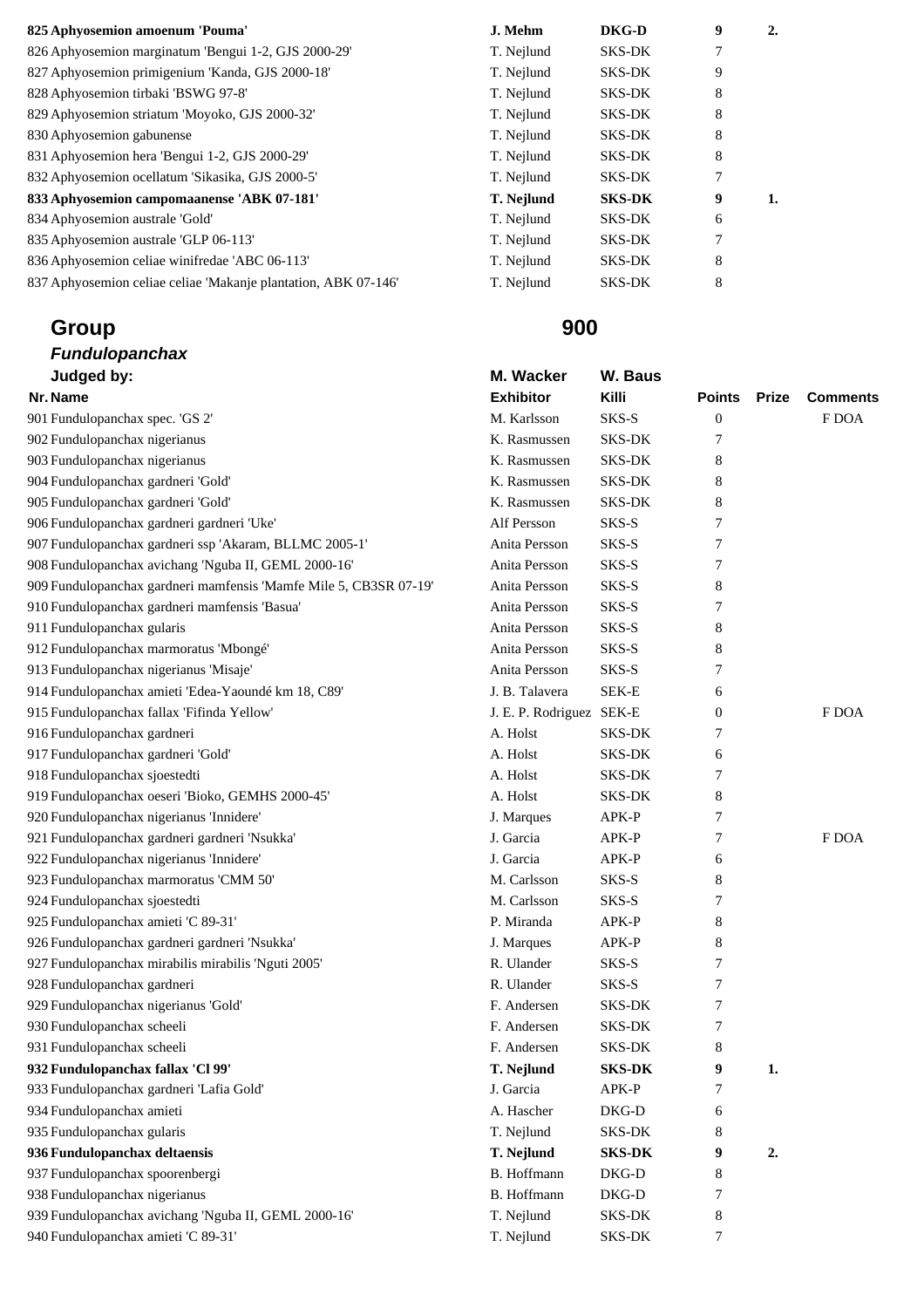| 947 Fundulopanchax marmoratus                | <b>D.</b> Rabelius | <b>SKS-S</b>  | 9 | Trio |
|----------------------------------------------|--------------------|---------------|---|------|
| 946 Fundulopanchax marmoratus                | D. Rabelius        | SKS-S         | 8 |      |
| 945 Fundulopanchax gardneri 'Gold'           | I. Rudický         | CZKA-CZ       |   |      |
| 944 Fundulopanchax gresensi 'Dagu N'tale'    | B. Hoffmann        | DKG-D         | 8 |      |
| 943 Fundulopanchax gresensi 'Dagu N'tale'    | A. Hascher         | DKG-D         | 8 |      |
| 942 Fundulopanchax spoorenbergi              | P. Miranda         | APK-P         | 6 |      |
| 941 Fundulopanchax walkeri walkeri 'Abidjan' | T. Nejlund         | <b>SKS-DK</b> |   |      |

*Lampeyes and other*  **Judged by:** M. Wacker W. Baus

### **Nr. Name Exhibitor Killi Points Prize Comments**

1001 Lacustricola kassenjiensis 'Paraa North, UGR 99-5' Anita Persson SKS-S 7 **1002 Lacustricola pumilus 'Burundi, Cl 2008' Anita Persson SKS-S 8 3. 1003 Oryzias melastigmus Anita Persson SKS-S 9 1.**  1004 Xenopoecilius sarasinorum Anita Persson SKS-S 0 2 Female 1005 Lamprichthys tanganicanus and a strong and a strong strong strong strong strong strong strong strong strong strong strong strong strong strong strong strong strong strong strong strong strong strong strong strong stro 1006 Platypanchax modestus R. Knutsson SKS-S 8

**1007 Procatopus similis 'Kumba, GPE 90-3' I. Rudický CZKA-CZ 9 2.** 

## **Group 1100**

| <b>Breeding class, annuals</b>                              |                      |               |               |                  |                 |
|-------------------------------------------------------------|----------------------|---------------|---------------|------------------|-----------------|
| Judged by:                                                  | T. Nejlund           | J. Hansen     |               |                  |                 |
| Nr. Name                                                    | <b>Exhibitor</b>     | Killi         | <b>Points</b> | Prize            | <b>Comments</b> |
| 1101 Fundulopanchax nigerianus 'Innidere'                   | N. Bouwman           | <b>KFN-NL</b> | 8             |                  |                 |
| 1102 Campellolebias brucei                                  | <b>Anita Persson</b> | SKS-S         | 9             | 3.               |                 |
| 1103 Fundulopanchax gardneri ssp 'Akwen, BLLMC 2005-2'      | Anita Persson        | SKS-S         | 8             |                  |                 |
| 1104 Fundulopanchax arnoldi 'Ughelli, TR 2001'              | Anita Persson        | SKS-S         | 7             |                  |                 |
| 1105 Fundulopanchax deltaensis                              | <b>Anita Persson</b> | SKS-S         | 9             | 1.               |                 |
| 1106 Austrolebias juanlangi 'FRU 2005-13'                   | M. Juhl              | <b>SKS-DK</b> |               |                  | 7 pc            |
| 1107 Cynopoecilus melanotaenia 'Ruta 10 Arroyo Valizas'     | M. Juhl              | <b>SKS-DK</b> | 8             |                  |                 |
| 1108 Cynopoecilus melanotaenia 'Ruta 10 Arroyo Valizas'     | M. Juhl              | <b>SKS-DK</b> | 7             |                  |                 |
| 1109 Nematolebias whitei                                    | A. Holst             | <b>SKS-DK</b> | 7             |                  |                 |
| 1110 Nothobranchius kafuensis 'Mambova, ZAM 2003-1'         | A. Holst             | SKS-D         | 6             |                  |                 |
| 1111 Fundulopanchax gardneri gardneri 'Lafia Gold'          | P. Miranda           | $APK-P$       | 7             |                  |                 |
| 1112 Fundulopanchax sjoestedti                              | M. Carlsson          | SKS-S         | 9             | $\overline{2}$ . |                 |
| 1113 Nothobranchius cardinalis 'Mbwemkuru River, KTZ 85-28' | R. Østergaard        | <b>SKS-DK</b> | 7             |                  |                 |
| 1114 Fundulopanchax nigerianus 'Gold'                       | M. Strohm            | $DKG-D$       | $\theta$      |                  |                 |
| 1115 Nothobranchius guentheri                               | A. Hansen            | <b>SKS-DK</b> | 8             |                  |                 |
| 1116 Nothobranchius korthausae 'Lukwale River, TZHK 2009-4' | A. Horvath           | <b>AKA-HU</b> | 8             |                  |                 |
| 1117 Nothobranchius guentheri                               | A. Holst             | SKS-D         | 8             |                  |                 |

## **Group 1200**

## *Breeding class, other*  **Judged by: M. Juhl P. Uhlmann**  1201 Chromaphyosemion bitaeniatum 'Zagnanado' 1202 Lacustricola bukobanus 'Mityana, UGJ 99-17' 1203 Aphyosemion herzogi 'Zomoko, GBG 92-25' 1204 Aphyosemion lamberti 'GHH 97-11' 1205 Archiaphyosemion petersi 'Banco Park' 1206 Scriptaphyosemion chaytori 'Kamabai, SL 93-34' 1207 Aphanius spec. 'Namak river system, Iran' 1208 Aphanius spec. 'Namak river system, Iran' 1209 Crenichthys baileyi grandis 1210 Aphyosemion australe 'Gold' 1211 Aphyosemion ogoense

| Judged by:                                         | M. Juhl          | P. Uhlmann |               |       |                 |
|----------------------------------------------------|------------------|------------|---------------|-------|-----------------|
| Nr. Name                                           | <b>Exhibitor</b> | Killi      | <b>Points</b> | Prize | <b>Comments</b> |
| 201 Chromaphyosemion bitaeniatum 'Zagnanado'       | Anita Persson    | SKS-S      | 8             |       |                 |
| 202 Lacustricola bukobanus 'Mityana, UGJ 99-17'    | Anita Persson    | SKS-S      | 7             |       |                 |
| 203 Aphyosemion herzogi 'Zomoko, GBG 92-25'        | M. Schlüter      | $DKG-D$    | 9             |       |                 |
| 204 Aphyosemion lamberti 'GHH 97-11'               | M. Schlüter      | DKG-D      | 9             | 2.    |                 |
| 205 Archiaphyosemion petersi 'Banco Park'          | O. Bangsmark     | SKS-DK     | 8             |       |                 |
| 206 Scriptaphyosemion chaytori 'Kamabai, SL 93-34' | O. Bangsmark     | SKS-DK     | 7             |       |                 |
| 207 Aphanius spec. 'Namak river system, Iran'      | M. Juhl          | SKS-DK     | 8             |       |                 |
| 208 Aphanius spec. 'Namak river system, Iran'      | M. Juhl          | SKS-DK     | 8             |       |                 |
| 209 Crenichthys baileyi grandis                    | M. Juhl          | SKS-DK     | 9             |       |                 |
| 210 Aphyosemion australe 'Gold'                    | A. Holst         | SKS-DK     | 8             |       |                 |
| 211 Aphyosemion ogoense                            | A. Holst         | SKS-DK     | 8             |       |                 |
|                                                    |                  |            |               |       |                 |